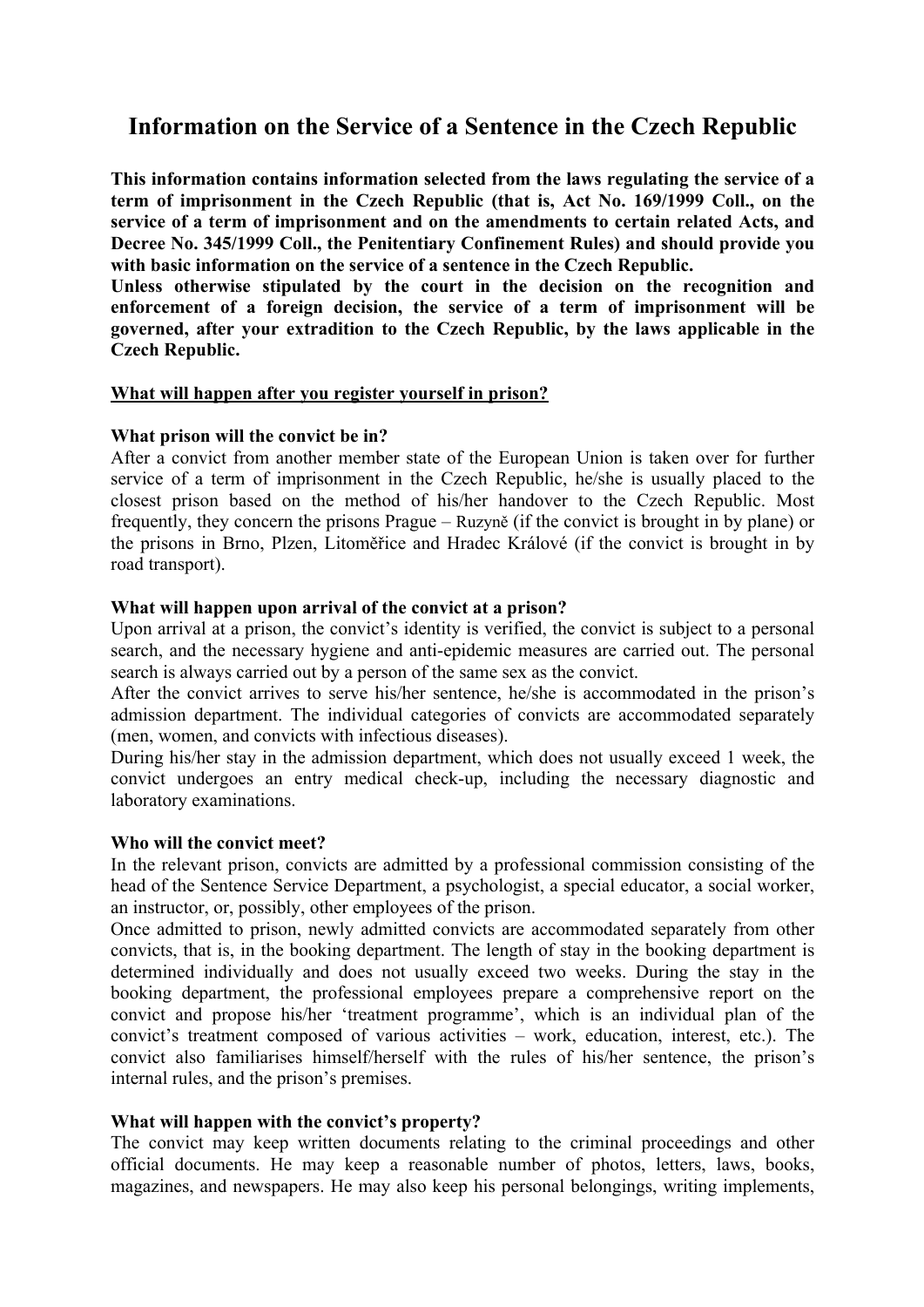basic hygiene implements, and other things within the scope of the Penitentiary Confinement Rules.

The keeping of other things is determined by the prison's director or the employee authorized by him/her. Other things, including money and valuables, are saved by the prison at the convict's request. Personal identity documents are always saved by the prison.

## **Is it possible to call from prison?**

The convict is entitled to use the phone to contact a close person at the hours defined in the prison's internal regulations. The phone determined by the prison shall be used. All phone calls made by the convict are recorded and are subject to control, except those with the defence lawyer or the attorney-at-law representing him/her in another matter and with the state bodies of the Czech Republic or consular offices and diplomatic missions. The convict shall relay his/her request for a phone call to his/her instructor.

### **Visits**

Visits can be paid during a day, usually on bank holidays or days off. Convicts are entitled to receive visits of their close persons within the scope of 3 hours per calendar month. Visits may be permitted more frequently and outside the originally set hours for urgent family or personal reasons.

Prior to a visit, a convict and his/her visitors are instructed on the rules of behaviour during the visit. The visitors have to prove their identity through valid identity cards. Prior to and after the visit, the convict is subject to a personal search, which is always carried out by a person of the same sex. The visit takes place at the premises designated thereto. In justified cases and for safety reasons, it may take place in a room where the visitors are separated from the convict by a safety window.

#### **How does the cell look like?**

Every convict has his/her own bed and a locker for his/her personal belongings. In the accommodation room, there are tables and chairs based on the number of the convicts. If the accommodation room is a cell, it has to be equipped with its own WC and a washbasin with running potable water. It is probable that the convict will be accommodated along with other convicts, whereby consideration is given to preventing the risk of cohabitation of certain groups of persons.

#### **Healthcare in the prison**

Convicts are entitled to the provision of healthcare services in compliance with the laws pertaining to the provision of healthcare. In every prison, there is a healthcare centre with a general practitioner, a dentist and other specialists. The prison service also operates 2 hospitals with specialized departments – in Prague and Brno.

# **Benefits obtained in prison**

The convict who exemplarily fulfils his/her obligations and cooperates in the fulfilment of his/her individual programme may obtain a reward:

- commendation
- prolongation of visits up to 5 hours a calendar month
- permission of a one-time extraordinary purchase of goods in the prison's shop
- increased pocket money
- material or pecuniary remuneration
- extended personal time-off to 1 month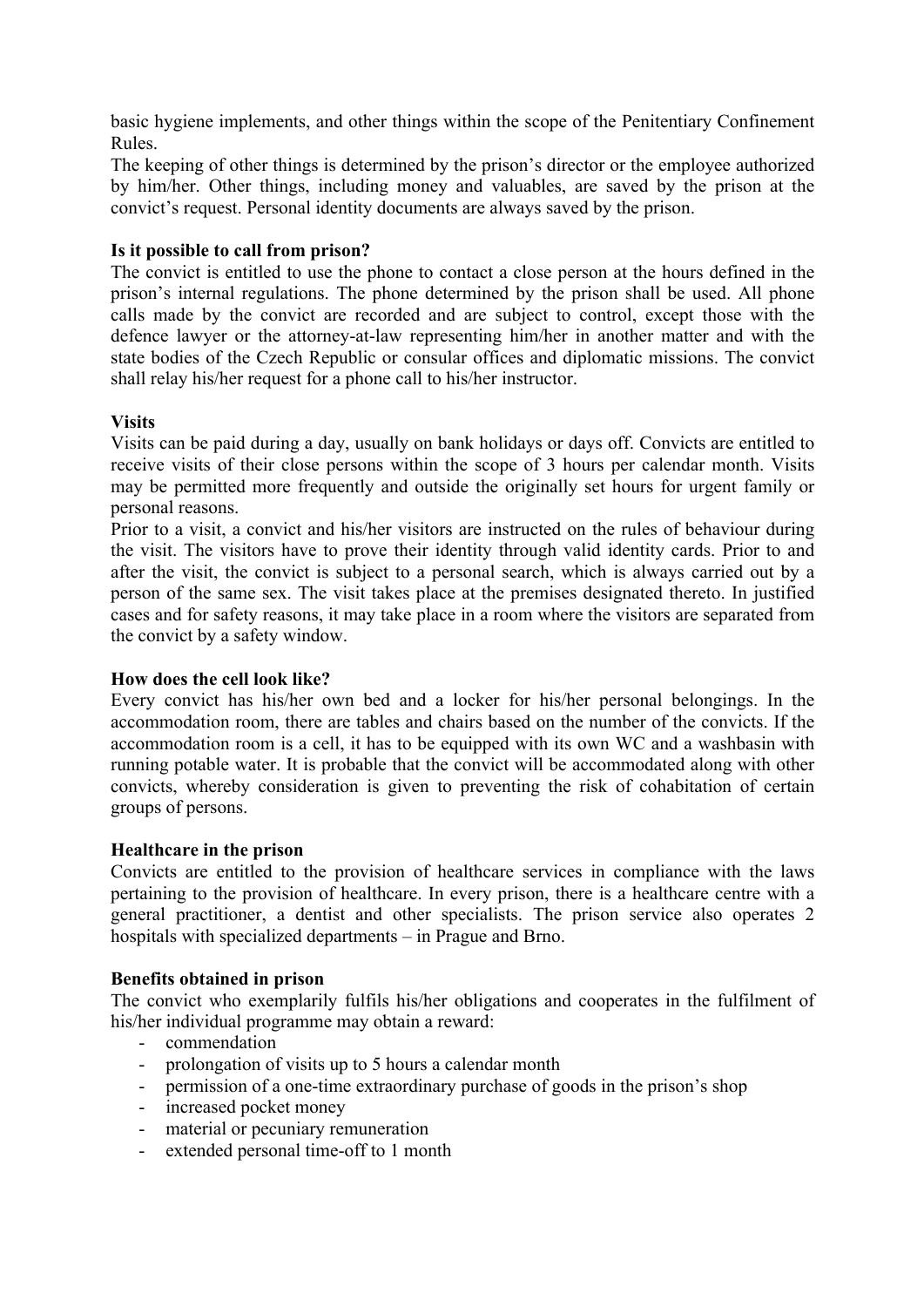- permission to leave the prison for up to 24 hours in connection to a visit or the treatment programme
- interruption of the sentence

# **Prison procedures**

The daily programmes in individual prisons may differ depending on the internal regulations of each individual prison. A daily programme defines the time for individual activities during a prison day (necessary recurring activities, a wake-up signal, time for personal hygiene, a walk, a meal, work/work therapy, optional activities, irregular sporting or cultural events, the library's office hours, shopping in the prison shop, spiritual activities, etc.).

Prisons provide convicts with **spiritual and social services** and convicts may take part in common religious ceremonials and other activities organized within them.

Within their treatment programmes, convicts may also take part in **educational** activities and work activities based on the options of the given prison.

Convicts may receive and send **correspondence** only in writing and by mail. When in prison, convicts may use a library and, through the mail, may receive books, daily press, magazines, and things for correspondence purposes.

Based on the options of the individual prisons and the convicts' abilities, the convicts are assigned to **work**. Unless a convict is released from the obligation to work (for example, by reason of age, disability or health condition), the refusal to work is considered as a disciplinary misdemeanour.

## **Treatment Programme**

On the basis of a comprehensive report on the convict and with regard to the length of the sentence, the characteristics of the convict's personality, and the causes of the given crime, the prison shall prepare a treatment programme for the convict for the period of his/her sentence. The programme shall contain the objective of the sentence, the method of treating the convict, and the method and frequency of his/her evaluation. The determination of the method of employment or the convict's participation in work therapy, education or other activities shall be part of the programme.

# **Types of Prisons in the Czech Republic**

Prisons in the Czech Republic are divided into 2 basic types based on the method of external guarding and the method of ensuring security:

- prison especially guarded
- top security prison

Alongside the basic types, there are special prisons for the youth. Wards of various types may be established within one prison. Some prisons also have a ward for minor offenders and for mothers with children. The inclusion of a convict in the relevant type of prison is determined by the court. In 2017 started to operate the first open prison within the prison facility in Jiřice. Its aim is to prepare prisoners who will soon be released to return to normal life.

# **Can a convict be transferred to another prison?**

The transfer of a convict to a prison of the same type is determined by the General Directorate of the Prison Service in collaboration with the director of the prison to which the convict has been placed to serve his/her sentence.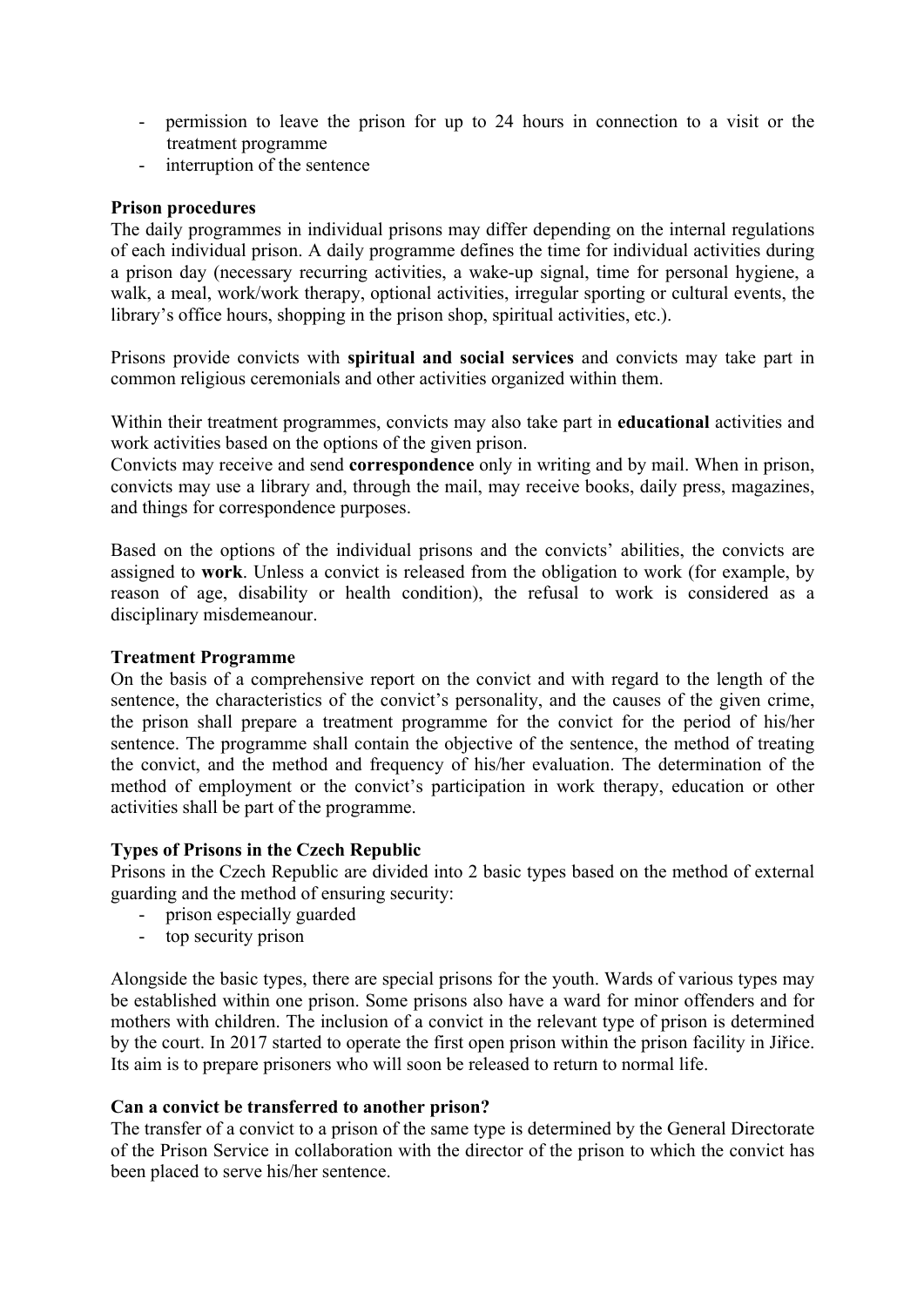The transfer of a convict to another type of prison is determined by the court. The convict may ask the prison where he/she is placed for transfer through an application. The prison's director shall forward the application to the court and shall attach the convict's evaluation.

## **Preparation for Release from Prison**

If the total sentence exceeds 3 years, the convict is assigned, usually 6 months prior to the expected completion of his/her sentence, to the ward preparing him/her for his/her release. This department focuses on preparing convicts for their return to normal life. In the event of successful fulfilment of the treatment programme and achievement of the purpose of the sentence, the director may interrupt the service of the convict's sentence, in the form of a benefit, for up to 20 days a calendar year. This period is included in the period of imprisonment.

If the convict's sentence is shorter than 3 years, the treatment programme is updated, 3 months prior to release, in manner such that the convict may prepare himself/herself for selfsufficient life.

If the prison conditions so enable, the convicts in the ward preparing them for release may make their meals by themselves from the raw materials provided by the prison.

### **When can a convict be released from prison?**

- upon the expiration of the period of sentence
- upon decision of the court (for instance, parole)
- upon decision of the public prosecutor in the supervision over the serving of the sentence
- upon pardon granted by the President of the Republic

#### **Parole and Supervision**

The parole is governed by the Criminal Code and is determined by the court based on the convict's application and the prison director's affirmative statement. A convict may apply for parole after he/she serves the part of his/her sentence as stipulated in the laws:

- after serving at least  $1/3$  of a sentence (a convict who has not been convicted of a felony and has been in prison for the first time); If the person convicted of an offence has demonstrated, by their exemplary behaviour and performance of their duties, that further execution of punishment is not necessary, the court may conditionally release them from custody on the basis of petition of the prison director even before they have served  $1/3$  of the prison sentence;
- after serving 2/3 of a sentence (in the event of the felonies named in the Criminal Code, such as murder, manslaughter, substantial bodily harm, rape, etc.);
- after serving twenty years of a sentence (if life imprisonment has been imposed);
- after serving  $\frac{1}{2}$  of a sentence (if none of the rules stated above is applicable)

If the application is rejected, it is possible to file another application upon the expiration of 6 months.

In the event of parole, the convict is subject to a trial period and the court may impose on him/her other obligations or limitations over the observance of which supervision is performed, based on their nature, by a probation service worker who is in touch with the convict.

# **Convicts' Rights**

Convicts have rights, such as:

- right to sleep for 8 hours and walk for 1 hour;
- right to have contact with their defence lawyers;